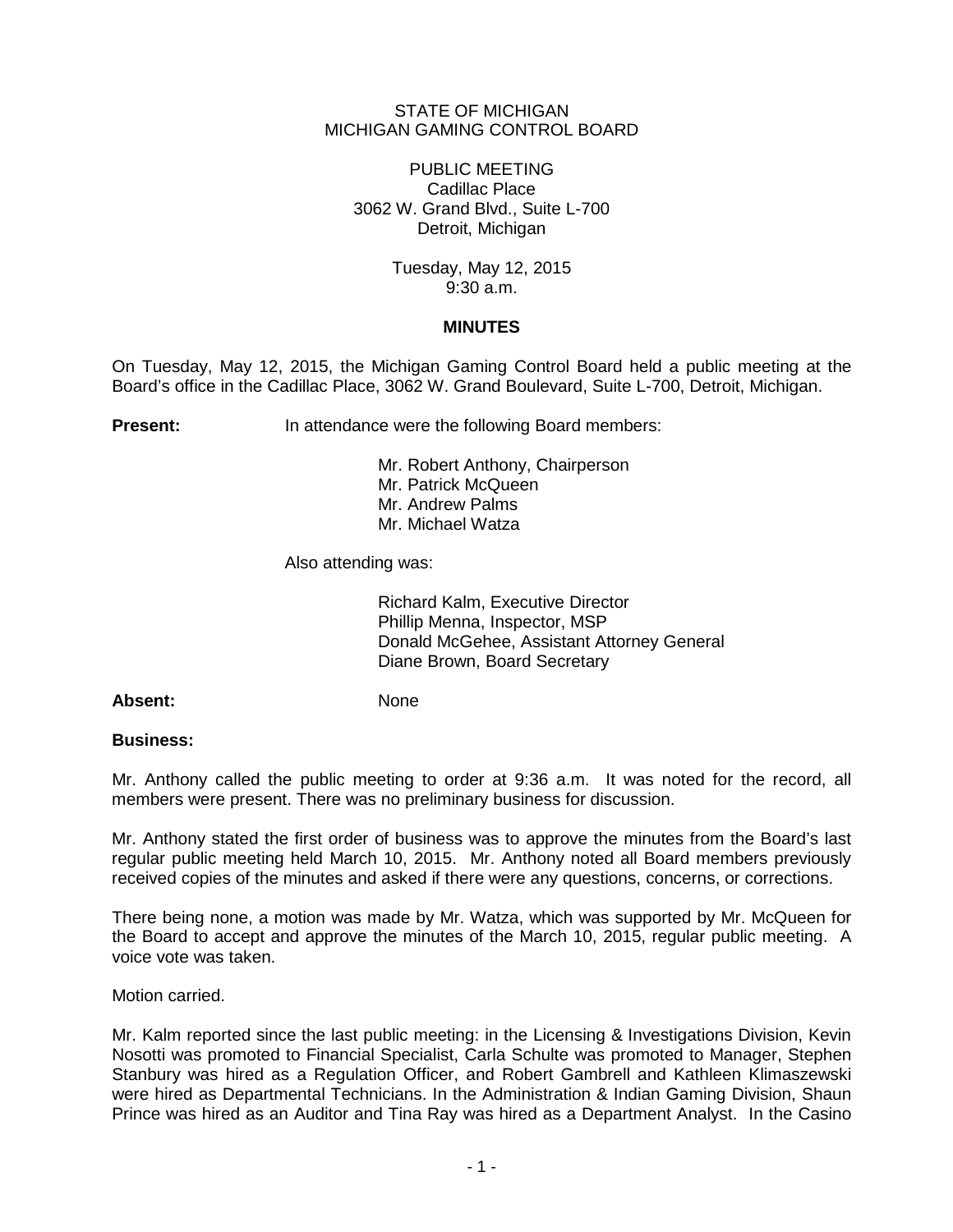Audit & Enforcement Division, Student Assistant Lakisha Adams was promoted to Secretary. The MGCB is once again hiring student interns for the summer and recently hired Susan Schoenherr as a Financial Analyst Intern. MGCB currently has 137 employees and 13 vacant positions. The full Board roster includes the State Police and the Attorney General staff.

In regard to the Board's budget, as of April 30, 2015, total expenditures were \$12,847,851 leaving an unexpended balance of \$14,332,949 in appropriated funding for fiscal year 2015 which includes funds for anticipated expenditures to the Attorney General's Office and the Michigan State Police.

Mr. Kalm next reported for the three month period ending April 30, 2015, aggregate revenue for the three Detroit casinos was up 3.2 percent when compared to the same period last year. Gaming revenue for the three months was MGM \$149.2 million, MotorCity \$123.0 million, and Greektown \$86.7 million. For the three month period ending April 30, 2015, MGM was up 2.7 percent, MotorCity was up 3.8 percent, and Greektown was up 3.1 percent compared to the same three month period in 2014.

Taxes for the three month period ending April 2015 for the three Detroit casinos were \$29.1 million compared to \$28.2 million for the same three months in 2014.

In regard to supplier licensing and vendor registration, Mr. Kalm advised the Board as of April 30, 2015, 813 active vendor exemptions were registered. As of April 30, 2015, there were 437 casino supplier companies granted exemptions from supplier licensing requirements. As of April 30, 2015, there was a total of 14 active temporary nongaming-related and three active temporary gaming-related supplier licenses in effect. In addition, there are 110 annual supplier licenses in effect.

In regard to occupational licensing, Mr. Kalm advised the Board as of April 30, 2015, the Board's Employee Licensing section issued a total of 2,207 occupational licenses to MGM employees; 1,761 occupational licenses to MotorCity employees; and 1,511 occupational licenses to Greektown employees. In addition, through the month of April 2015, 1,671 employees of various licensed casino suppliers have been granted occupational licenses.

Mr. Kalm advised the Board since the March meeting, the required background investigations for 164 pending Level 1 and 2 occupational licenses have been completed. Pursuant to Board Resolution No. 2002-02, Mr. Kalm previously approved 348 renewal requests and 54 Level 3 requests on behalf of the Board.

Mr. Kalm reported on Michigan State Police (MSP) Board-related activity. It was noted MSP has several vacancies.

Concluding his report, Mr. Kalm informed the Board of several noted MSP activities for the months of March and April which were not available in the public forum but for Board information only.

Next, the Board considered for approval the recommendations of the Executive Director and the Licensing & Investigations Division's staff regarding the 164 Level 1 and 2 occupational license applications.

There being no questions from Board members, it was moved by Mr. Palms and supported by Mr. Watza that the Board enter an Order accepting and adopting the recommendations of the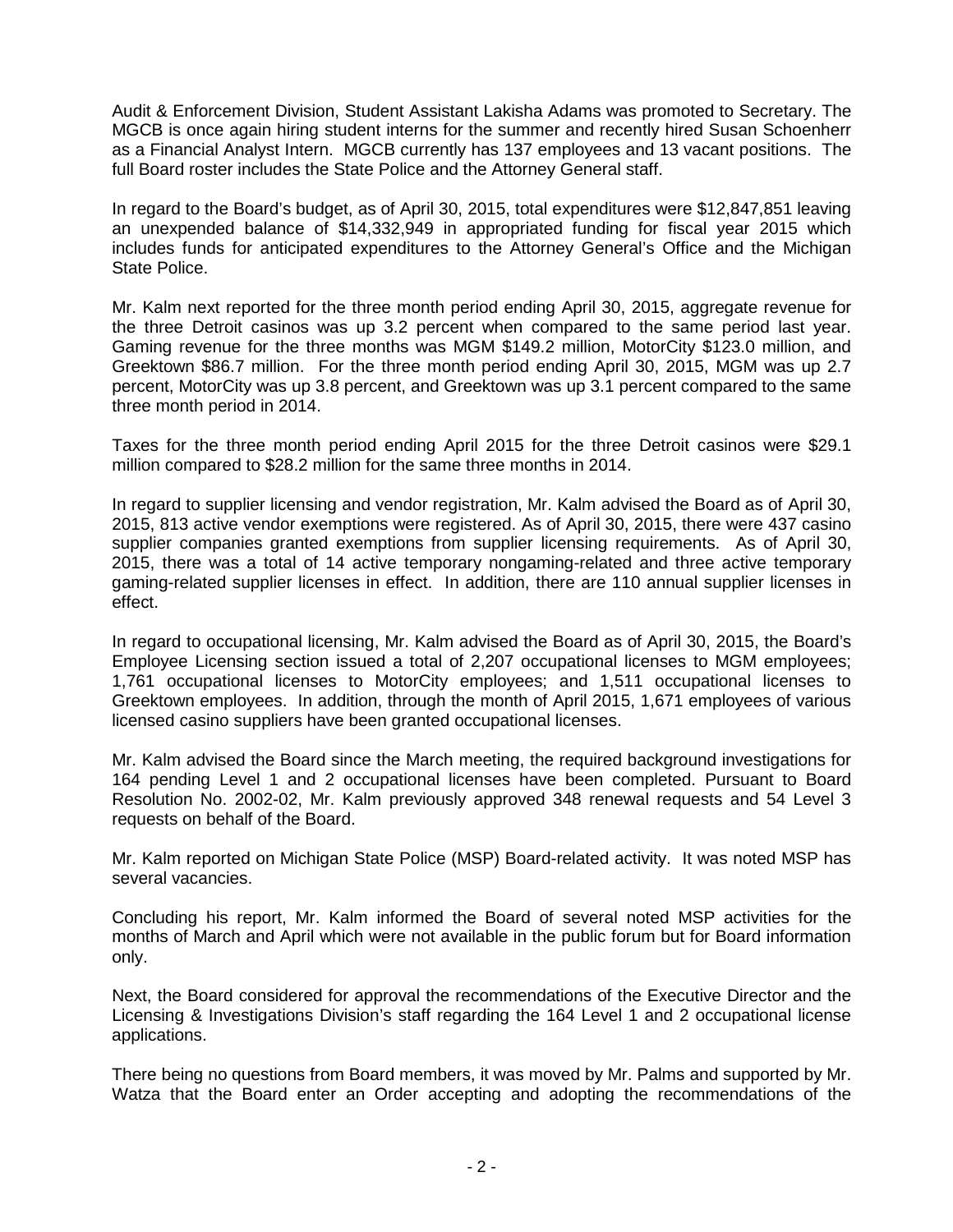Executive Director and the Licensing & Investigations Division's staff for the pending Level 1 and 2 occupational license applications. A voice vote was taken.

Motion carried.

The next agenda item was consideration of the pending supplier license application of Royal Magnate, Inc.

There were no questions from Board members. A motion was made by Mr. Watza and supported by Mr. McQueen that the Board enter an Order finding and concluding the applicant is eligible and suitable for licensure and accordingly, grant the request. A voice vote was taken.

Motion carried.

Next agenda item was consideration of the pending supplier license renewal applications of Allied-Eagle Supply Company, LLC; Assemblers III, LLC; BAC Greektown, LLC; Cadillac Coffee Company; Custom Architectural Sheet Metal Specialists, Inc.; Davis Iron Works, Inc.; FL Management, LLC d/b/a Fantasee Lighting; Gaming Partners International USA, Inc. d/b/a GPI USA; General Linen Supply Company d/b/a General Linen and Uniform Service; Lavdas Enterprises, Inc. d/b/a Lavdas Limousines, Inc.; Lorio Ross Entertainment Agency, Inc.; d/b/a Lorio Ross Sterling Entertainment Agency, Inc.; MIG East, LLC; Renaissance Man Food Services, LLC; TCS John Huxley America with new Key persons, Eric Poulton and Todd Paulden Cravens; Voice Data Systems, LLC; and VSR Industries, Inc.

There being no questions from Board members, Mr. McQueen made a motion which was supported by Mr. Watza that the Board enter Orders finding the above-listed suppliers and their qualifiers eligible and suitable for license renewal and, accordingly, grant the requests for a new one-year period. A voice vote was taken.

Motion carried.

Next on the agenda was to consider the requests for withdrawal of the supplier license applications of KONE, Inc. and The End Zone Chicken & Ribs, LLC.

There being no questions from Board members, a motion was made by Mr. Palms and supported by Mr. Watza that the Board enter Orders granting the requests. A voice vote was taken.

Motion carried.

Next was the consideration of the suitability of NF Athens, LLC, as a new Key person of casino licensee Greektown Casino, LLC. There being no questions from Board members it was moved by Mr. Watza and supported by Mr. McQueen that the Board enter an Order finding and concluding NF Athens, LLC is suitable as a new Key person of Greektown Casino, LLC. A voice vote was taken.

Motion carried.

The next agenda item was to consider the Executive Director's Reports and Licensing & Investigations Division's recommendations regarding the pending Transfers of Interest of Davis Iron Works, Inc.; Athens Acquisition, LLC; PCT Security, LLC; and Voice Data Systems, Inc.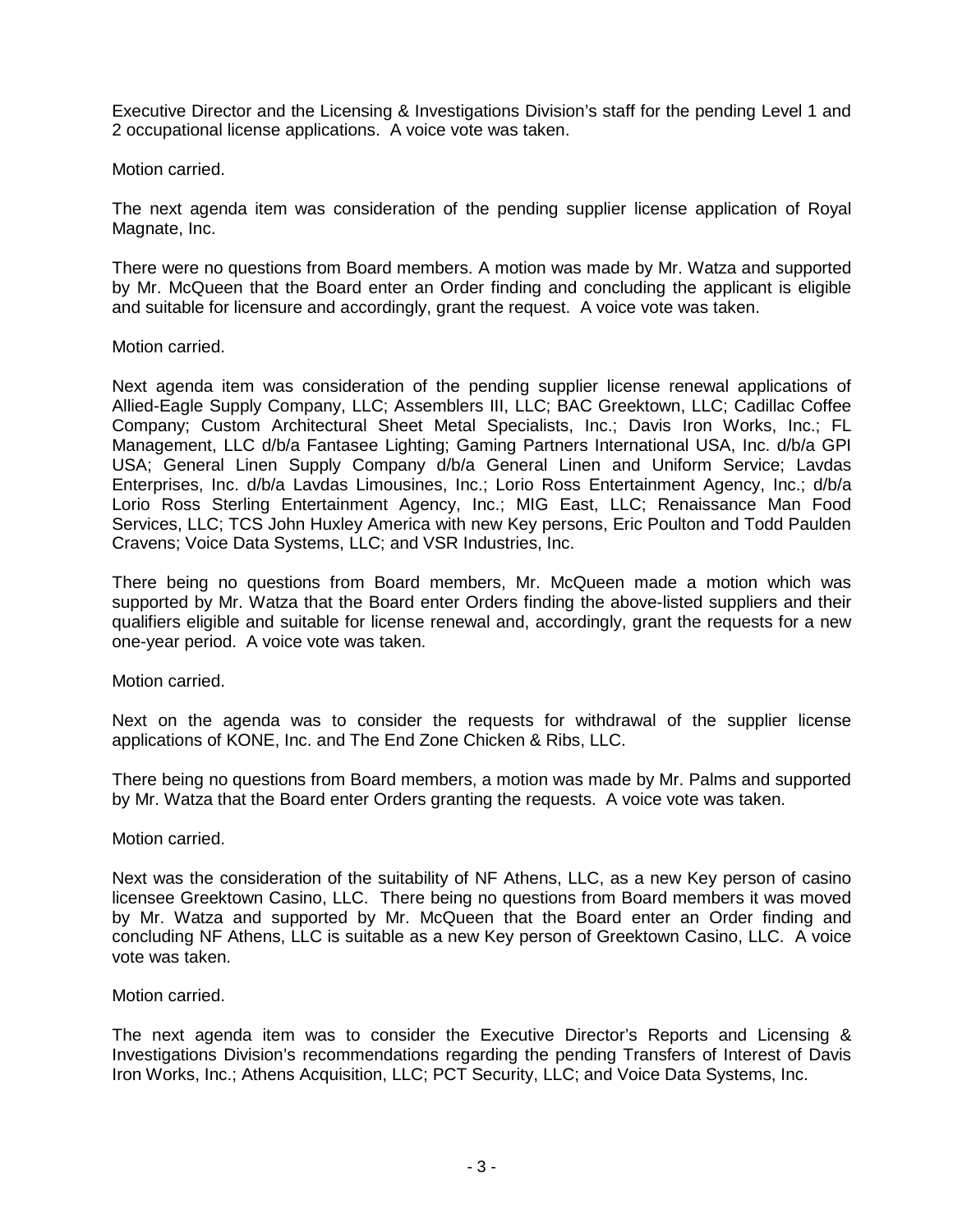Board members did not have any questions. A motion was made by Mr. McQueen and supported by Mr. Palms that the Board approve the proposed transfers. A voice vote was taken.

Motion carried.

Next on the agenda was to consider two Acknowledgements of Violation (AOV) of casino licensee, Detroit Entertainment, LLC d/b/a MotorCity Casino. Assistant Attorney General Thomas Nafso summarized the violations for the Board. The first violation involved a patron having winnings of more than \$600 and MotorCity failing to withhold the required 25 percent federal income tax. MotorCity entered into and acknowledged the violation agreeing to a sanction of \$5,000 with \$2,500 held in abeyance for a 12-month period. If during the 12-month period MotorCity does not incur another violation, the remaining \$2,500 will be waived.

The second violation involved minors who entered the casino and gamed. One of the minors presented his brother's ID and gamed for approximately 3 ½ hours. The other minor presented a vertically-oriented underage ID to gain entry and gamed on an electronic gaming device. Together these fines totaled \$8,500.

All three of these situations were self-reported by the casino.

Cheryl Scott-Dube, General Counsel for MotorCity, was present to answer any questions the Board might have. Mr. McQueen inquired about the federal tax issue. Ms. Scott-Dube stated they file approximately 60,000 W-2Gs (withholding form) on an annual basis, which they also did in this case. However, in this case an error was made in not withholding the tax. Ms. Scott-Dube stated that even though the taxes did not get withheld it did not mean the taxes were not getting paid by the patron.

There being no other questions from Board Members, Mr. Palms put forth a motion to accept the AOVs as proposed which was supported by Mr. McQueen. A voice vote was taken.

Motion carried.

Mr. Anthony announced the next public meeting would be held on Tuesday, June 16, 2015 at 9:30 a.m.

Lastly, a motion was made by Mr. McQueen for the Board to go into closed session. A roll call vote was taken. All members voted aye.

Motion carried.

The Board returned from closed session at 10:49 a.m. and Mr. Anthony then asked for a motion to approve the minutes from the closed session held March 10, 2015. Mr. Watza put forth the motion which was supported by Mr. McQueen. A voice vote was taken.

Motion carried.

Lastly, Mr. Anthony asked for a motion to adjourn the public meeting which was made by Mr. Watza and supported by Mr. McQueen. A voice vote was taken.

Motion carried.